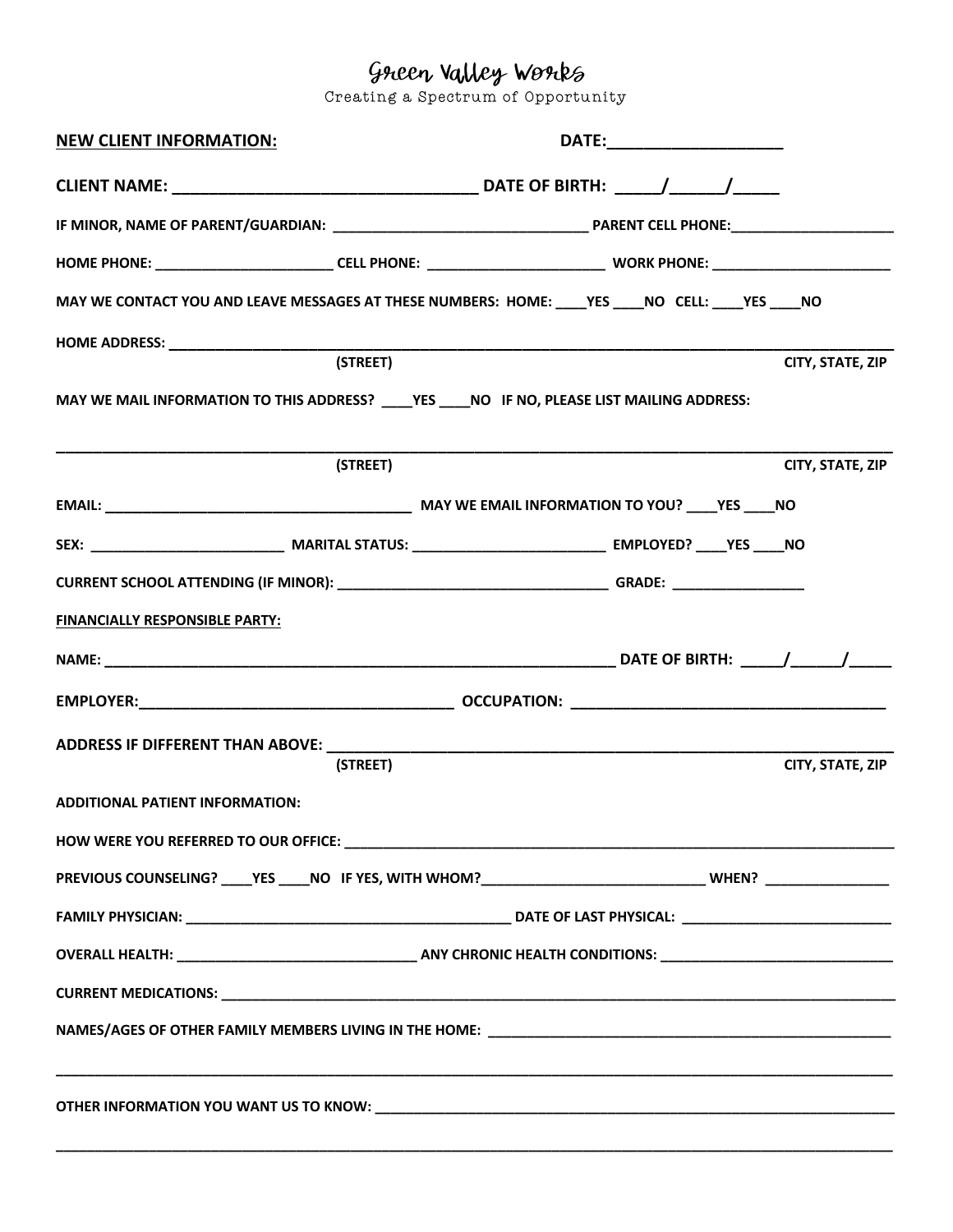Creating a Spectrum of Opportunity

### **CONFIDENTIALITY STATEMENT:**

All information shared in this treatment is confidential except in circumstances governed by law. If you like us to confer with another healthcare professional, school, attorney, or anyone else pertaining to the client, you will need to sign a "Release of Information" form. Both parties agree to take all reasonable measure to ensure confidentiality with any communication over the telephone and/or internet.

> $\frac{\mu}{\mu}$  /  $\frac{\mu}{\mu}$ INITIAL DATE

### **PAYMENT IS DUE AT THE TIME OF SERVICE:**

Unless other arrangements are made before appointment date, payment is due at the time of service. At this time we accept cash, check and can accept VISA/MASTERCARD/AMERICAN EXPRESS via our invoicing system.

 $\frac{1}{\sqrt{2\pi}}$ INITIAL DATE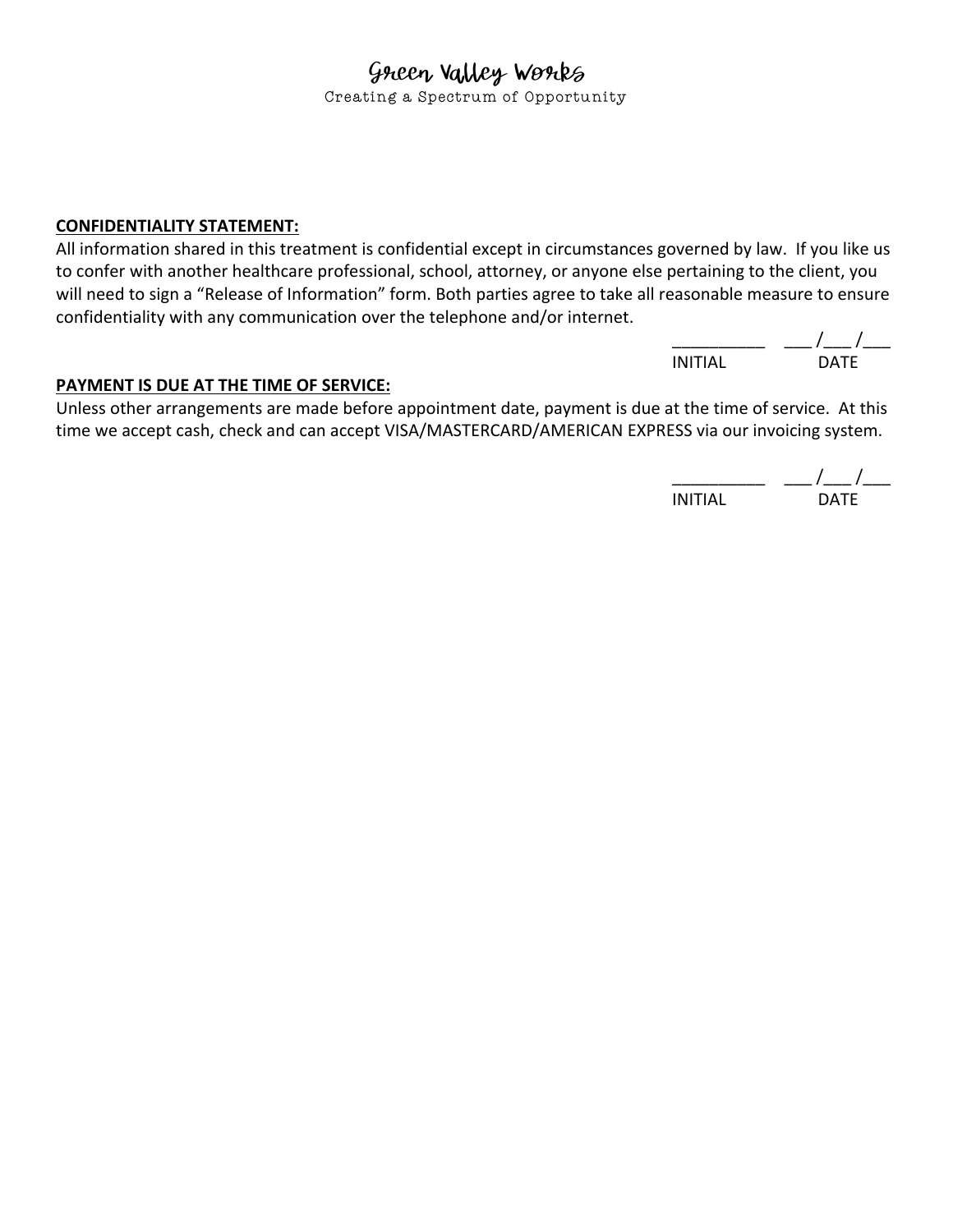Creating a Spectrum of Opportunity

## **CONSENT FOR THE RELEASE OF CONFIDENTIAL INFORMATION**

|                                      |                                                                                | I, 1. Client/Parent/Guardian) (Client/Parent/Guardian)                                                         |
|--------------------------------------|--------------------------------------------------------------------------------|----------------------------------------------------------------------------------------------------------------|
|                                      |                                                                                |                                                                                                                |
|                                      | (Minor Child's Name)                                                           |                                                                                                                |
| Initial those that apply to you:     |                                                                                |                                                                                                                |
|                                      |                                                                                |                                                                                                                |
|                                      |                                                                                |                                                                                                                |
|                                      |                                                                                |                                                                                                                |
|                                      |                                                                                |                                                                                                                |
|                                      |                                                                                |                                                                                                                |
|                                      |                                                                                | To exchange clinical information, such as diagnosis, treatment goals, and medication issues with my __________ |
|                                      |                                                                                |                                                                                                                |
| (Physician's Name)                   |                                                                                |                                                                                                                |
|                                      |                                                                                |                                                                                                                |
|                                      |                                                                                |                                                                                                                |
|                                      |                                                                                | To disclose and discuss clinical and treatment information with Theorem 2011<br>(School Name)                  |
|                                      |                                                                                |                                                                                                                |
| (Counselor/Teacher)                  |                                                                                |                                                                                                                |
|                                      |                                                                                |                                                                                                                |
|                                      | To disclose and discuss clinical and treatment information with _________      |                                                                                                                |
|                                      |                                                                                | (Other)                                                                                                        |
|                                      |                                                                                |                                                                                                                |
|                                      |                                                                                |                                                                                                                |
|                                      |                                                                                |                                                                                                                |
|                                      | I prefer that no clinical and/or medical information be released at this time. |                                                                                                                |
|                                      |                                                                                | I, the undersigned, understand that I may revoke this consent at anytime except to the extent that action      |
|                                      |                                                                                | has been take in reliance on it and that in any event this consent shall remain in effect unless revoked or    |
| replaced.                            |                                                                                |                                                                                                                |
|                                      |                                                                                |                                                                                                                |
| <b>Client Name</b><br>(Please Print) |                                                                                | <b>Witness</b>                                                                                                 |
|                                      |                                                                                |                                                                                                                |
| <b>Client or Guardian Signature</b>  |                                                                                | <b>Date</b>                                                                                                    |